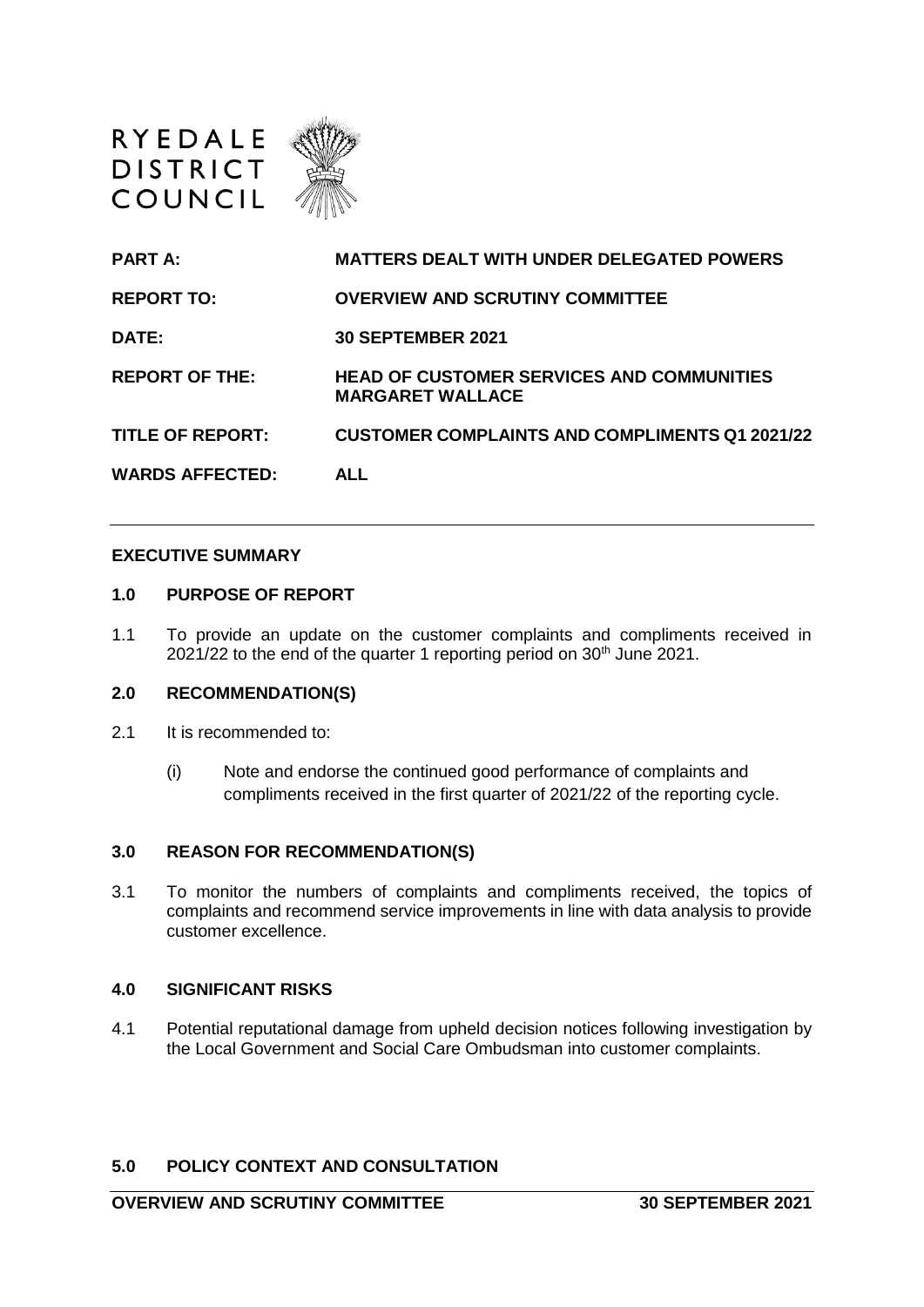## 5.1 **Our Organisation, an Innovative, Enterprising Council- Accessible to all**.

We will transform our customer services, using new ways of working to improve our responsiveness. We will support those who are digitally excluded or need support to access online services. We will bring partners into Ryedale House and provide options for a "one-stop" Public Services Hub. We will tackle inequality. Delivering better equality across the district is central to everything we do, and we are committed to doing all we can to be a welcoming and inclusive place characterised by diversity. We will improve our engagement with you, asking for your views, and using your feedback

## **6.0 REPORT DETAILS**

6.1 The customer complaints and compliments received form an important part of the feedback process for the Council to learn from any issues raised and improve how we deliver our services, to provide a better standard of service that is more responsive to people's needs. When analysing the customer complaints and compliments, they should be read in conjunction with each other to gain a full picture of the feedback received.

## **COMPLAINTS**

- 6.2 A complaint is defined within the Council as *"an expression of dissatisfaction about our action or lack of action, or about the standard of service provided by us or on our behalf".*
- 6.3 The Council operates a 2 stage complaints procedure to respond to the issues raised by complainants. At stage 1 we will acknowledge the submission of the complaint within 1 working day, details of the named officer dealing with the complaint and outlining the timescales for response. At stage 1 it is hoped that we have frontline resolution within ten working days. However, if the issue is complex and we cannot resolve within the 10 working days, we will contact the complaint or their representative to explain the reason for an extension.
- 6.4 If the complainant is not satisfied with the response, they receive about their stage 1 complaint, then they can request a stage 2 investigation. We will acknowledge the submission of their stage 2 complaint within one working day. Stage 2 deals with two types of complaints: Those that have not been resolved at stage 1 and those that are complex and require detailed investigation. Stage 2 complaints will be investigated by a senior manager. After this investigation, the senior manager will provide a full response to the complainant as soon as possible, and within 20 working days.
- 6.5 If the complainant is not satisfied with the stage 2 response, there is the option for the complainant to escalate to the Local Government and Social Care Ombudsman if they remain dissatisfied. The Ombudsman is a free and impartial service but will generally only consider complaints that have been through the internal 2 stage process at the Council first.
- 6.6 In Quarter one the council has handled 14 corporate complaints from 1 April to 30 June 2021. 12 complaints were dealt with under stage 1 of the complaints procedure with 2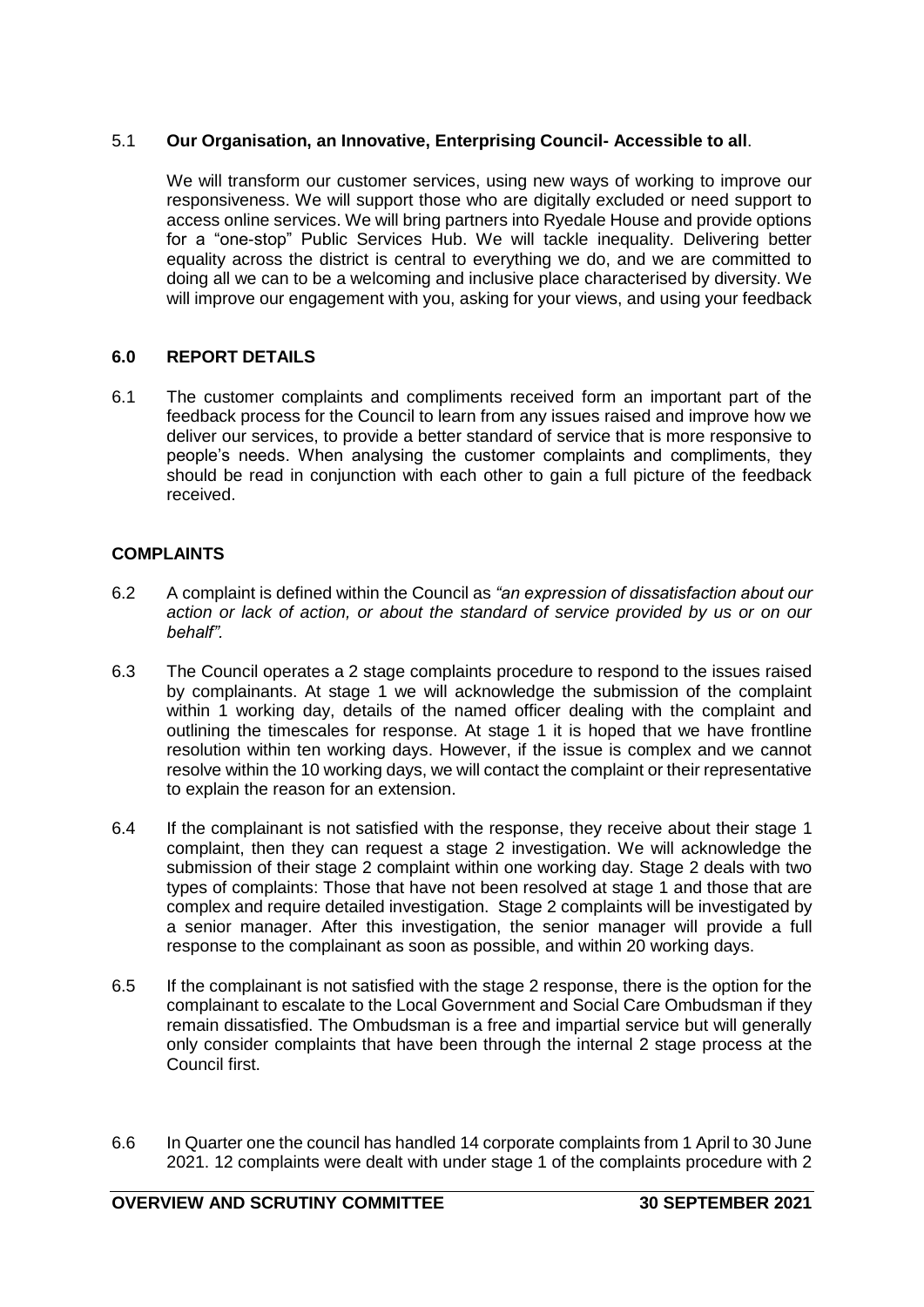complainants remaining dissatisfied at stage 1 and advancing on to stage 2. The majority of the complaints, 12 (86%), did not escalate beyond an initial complaint (stage1) and were answered within the complaint's procedural timescales, showing that responses to corporate complaints have been dealt with effectively and efficiently to address any issues raised.

- 6.7 There was one complaint received in Quarter 1 that required the stage 1 complaint timescales to be extended due to the complexity of the complaint and with agreement from the complainant. There was only 1 complaint that did not meet the timescale set within the stage 1 complaint's procedure and, the complaint was overdue by 1 day. All stage 2 complaints were answered within the procedural timescles. A detailed analysis of the breakdown of complaint topics, timescales and outcomes are attached (**Appendix 1)**
- 6.8 The analysis of the complaints received highlights that the majority of complaints received within quarter 1 were not upheld as council procedures had been followed. However, complaints are an important part of the feedback process for the Council to learn from any issues raised and improve how we deliver our services, to provide a better standard of service that is more responsive to people's needs. As a result of some of the complaints raised services have made additional service improvements for example providing additional information on the RDC website to help assist those with funding applications.
- 6.9 The analysis also highlights some areas where we have failed to provide customer excellence and were this has happened, we have apologised and made service improvements to address the areas of concern. For example, delay in taking enforcement action due to a delay in recruiting an enforcement officer. We have apologised for this delay and taken the action required.
- 6.10 The learning and actions resulting from complaints are an important element of customer feedback reporting and improving services. Understanding the causes of complaints and common themes inform learning and the identification of actions to address the underlying causes of the complaint being made. To ensure we continue to improve our services; customer service complaints officers will continue to work with the service to ensure high quality of response to complaints received. The officers will work with services to ensure timescales for complaints are met. They will also work with service departments to achieve service improvements to mitigate further complaints.

# **COMPLIMENTS**

- 6.11 When analysing the customer complaints, it is important that this is done in conjunction with our compliments received for quarter 1 to provide a full picture of our customer feedback. The number of service compliments recorded in the 2021/22 Quarter 1 period up to 30th June 2021 is 14. The main topics of the compliments received by citizens and local business owners once again relate to appreciation of the council's support during the COVID-19 pandemic
- 6.12 Examples of some of the compliments from April to June 2021 include: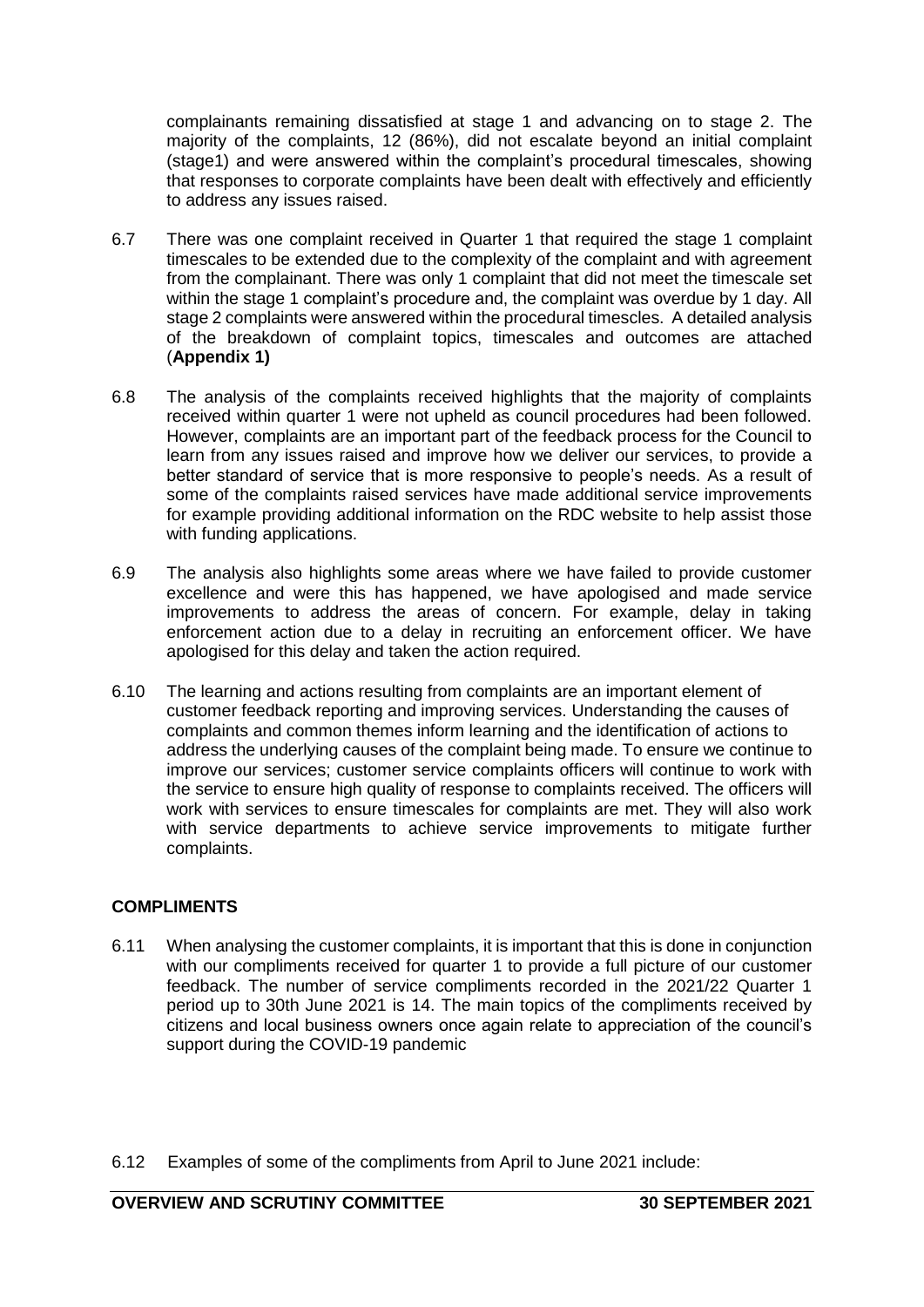"We are so delighted that RDC can help us – this grant will make such a difference to us in terms of navigating our way through the next few months and, hopefully, surviving. I am incredibly grateful to you for the conversation we had last week"

"The ingenuity and proactiveness of Ryedale District Council saved the day, saved our business and saved our team's jobs last Christmas."

"Thank you so much, I must say the Ryedale Council have been amazing during the Covid-19 outbreak and have supported us amazingly. "

"I realise how difficult the whole scenario of covid 19 has been, especially for local authorities. I appreciate the speed your department has passed on the Government grants and would like to thank you for the service we have received during these unprecedented times."

"I confirm receipt of your email and the decision notice. I also wish to thank Ryedale Planning and the case officer for the efficient manner in which this application has been handled within the statutory time period"

### **7.0 IMPLICATIONS**

- 7.1 The following implications have been identified:
	- a) Financial Costs are contained within the agreed budgets for the service.
	- b) Legal No complaints required to be escalated to Legal services for advice in quarter 1
	- c) Other (Equalities, Staffing, Planning, Health & Safety, Environmental and Climate Change, Crime & Disorder)

### **Margaret Wallace Head of Customer Services and Communities**

| Author:         | Jenny Knowles, Customer Services Manager |
|-----------------|------------------------------------------|
| Telephone No:   | 01653 600666 ext: 43231                  |
| E-Mail Address: | jenny.knowles@ryedale.gov.uk             |